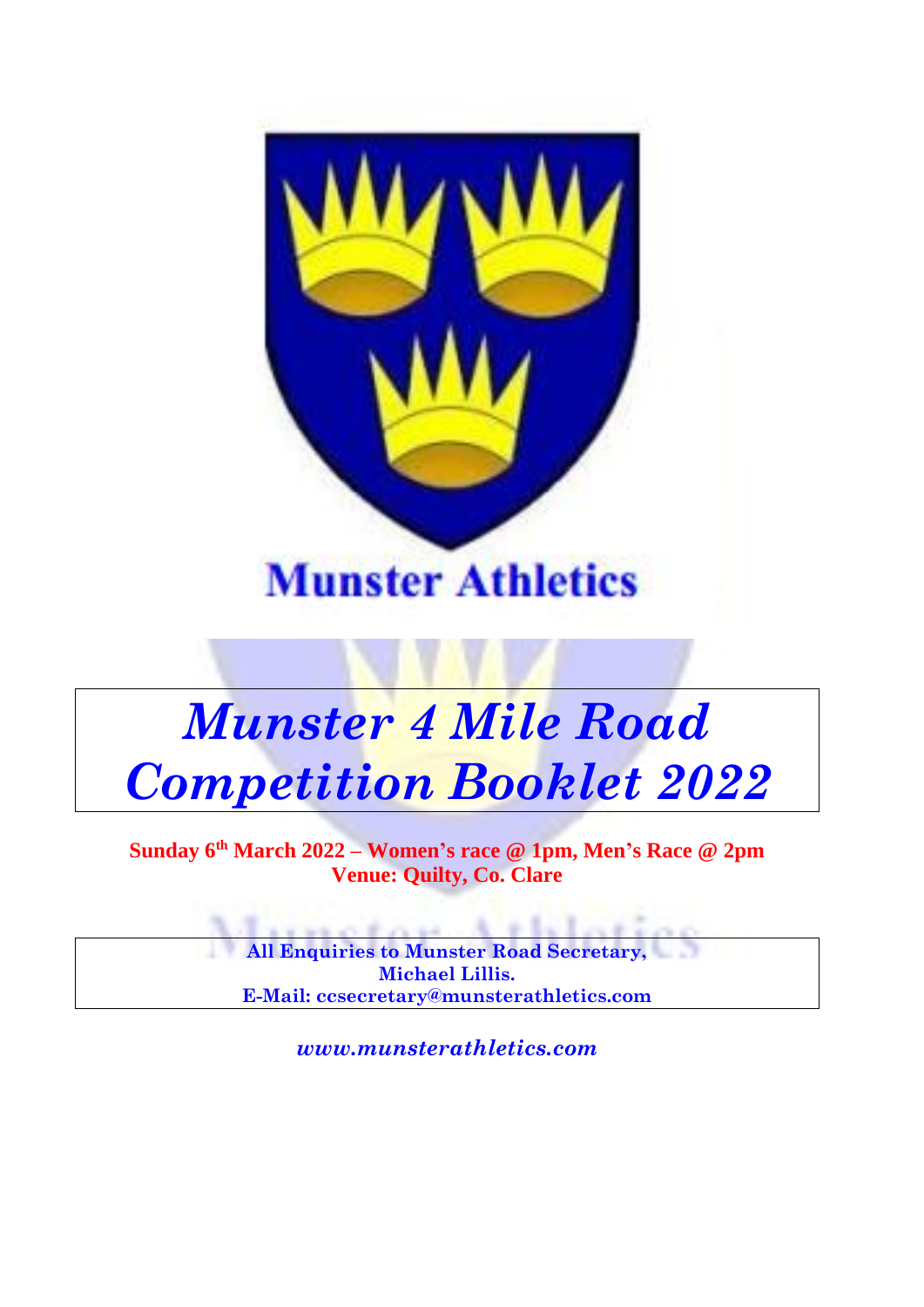



- **Age Categories 3**
- **Road Regulations 4**

## Munster Athletics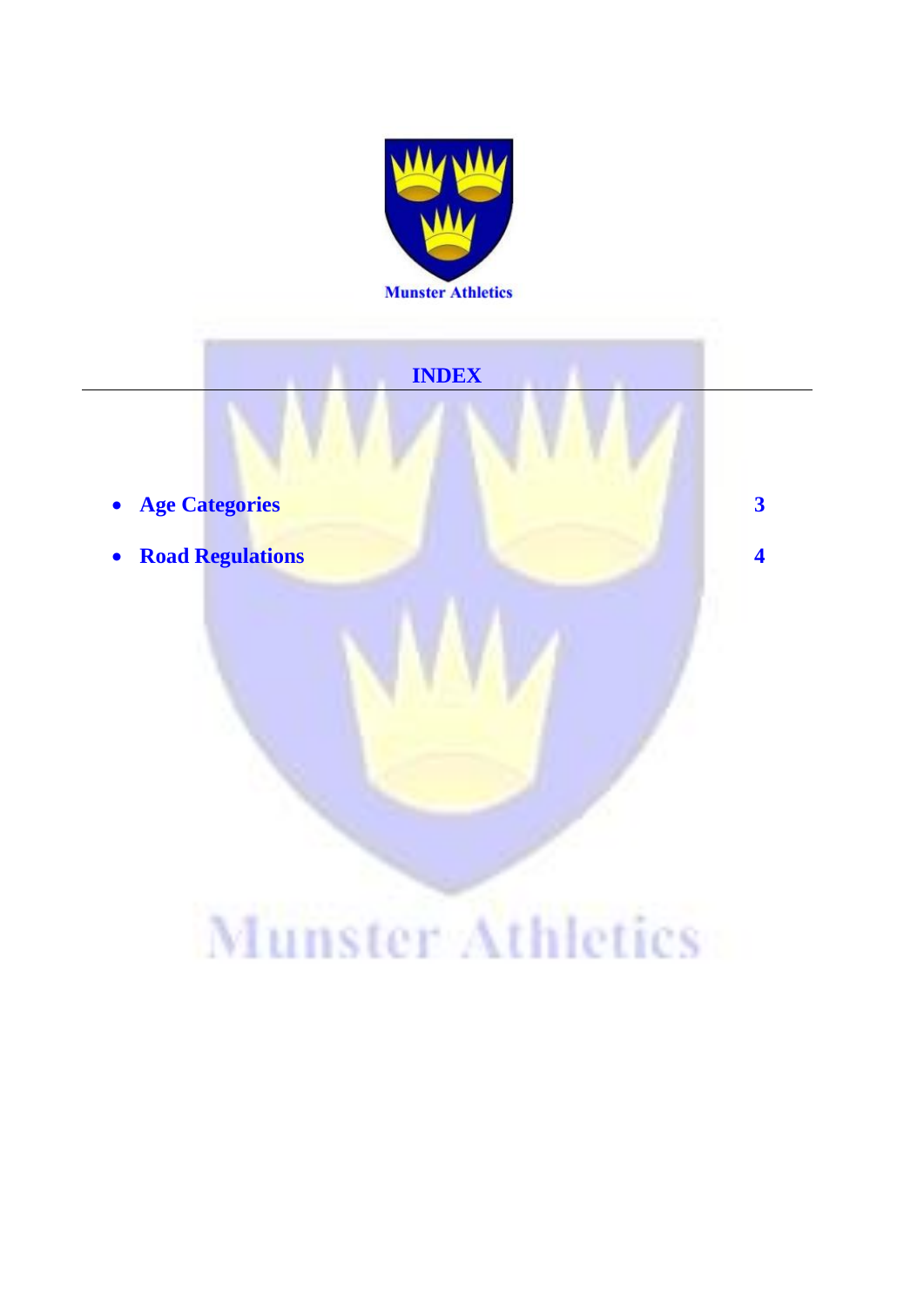#### **Age Categories**

- Senior athletes must be 16 years of age on the  $31<sup>st</sup>$  December in the year of competition
- Novice athletes must be 19 years of age or over on the 31st December in the year of competition.
- Master athletes both male and female attain eligibility on their 35th birthday.

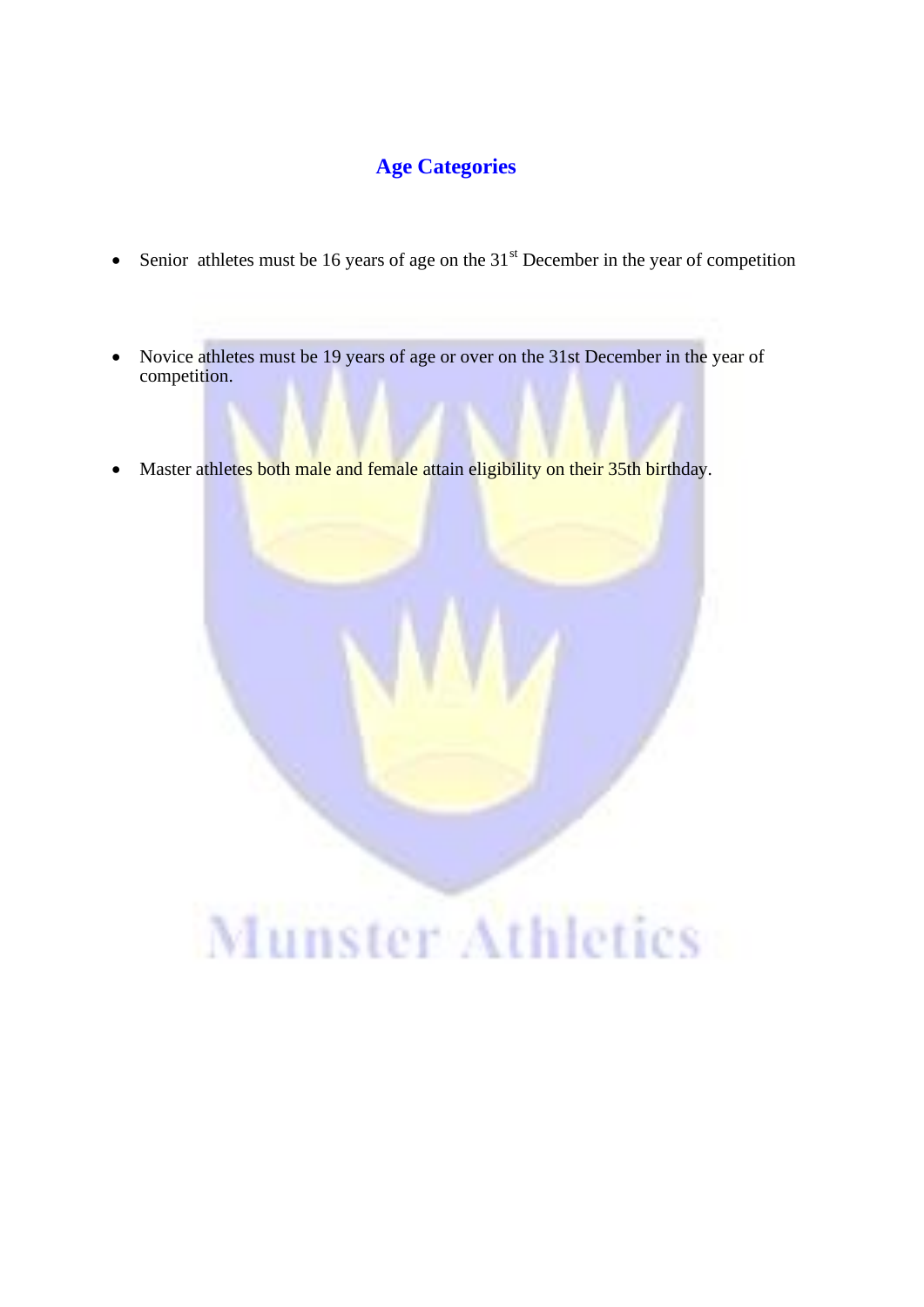#### **Munster Athletics Road Regulations 2022**



#### **REGULATIONS**

- All athletes must be registered for 2022.
- Any athlete who has been automatically disqualified for competing in a Munster Championship without a current year's Registration Number may be prohibited from competing in all other Munster Championships/Competitions for the remainder of that calendar year (Munster Convention 2013).
- All competitors must wear official club colours.
- Applications for regrading should be sent to the Munster Council prior to the commencement of the Road Season for individual Senior and Novice.

#### **SENIOR**

Athletes must be 16 years of age or over on the 31st December in the year of competition.

#### **NOVICE**

That the following rules apply to athletes wishing to take part in the Munster Novice Road Championships

1. Novice athletes must be 19 years of age or over on 31st Dec. in the year of competition

Must be:-

2. An athlete who has never been an individual medal winner  $(1<sup>st</sup>, 2<sup>nd</sup> \& 3<sup>rd</sup>$  male or  $1<sup>st</sup>$ female) at Munster or National Novice Cross Country.

3. An athlete who has never been an individual medal winner  $(1<sup>st</sup>, 2<sup>nd</sup> \& 3<sup>rd</sup>$  male or  $1<sup>st</sup>$ female) at Munster or National Intermediate Cross-Country C/Ships.

4. An athlete who has never been an individual medal winner ( $1<sup>st</sup>$ ,  $2<sup>nd</sup>$  &  $3<sup>rd</sup>$  male or  $1<sup>st</sup>$ female) at Munster or National Senior grade A Championships.

5. An athlete who has never represented Ireland at any IAAF or EAA Championship.